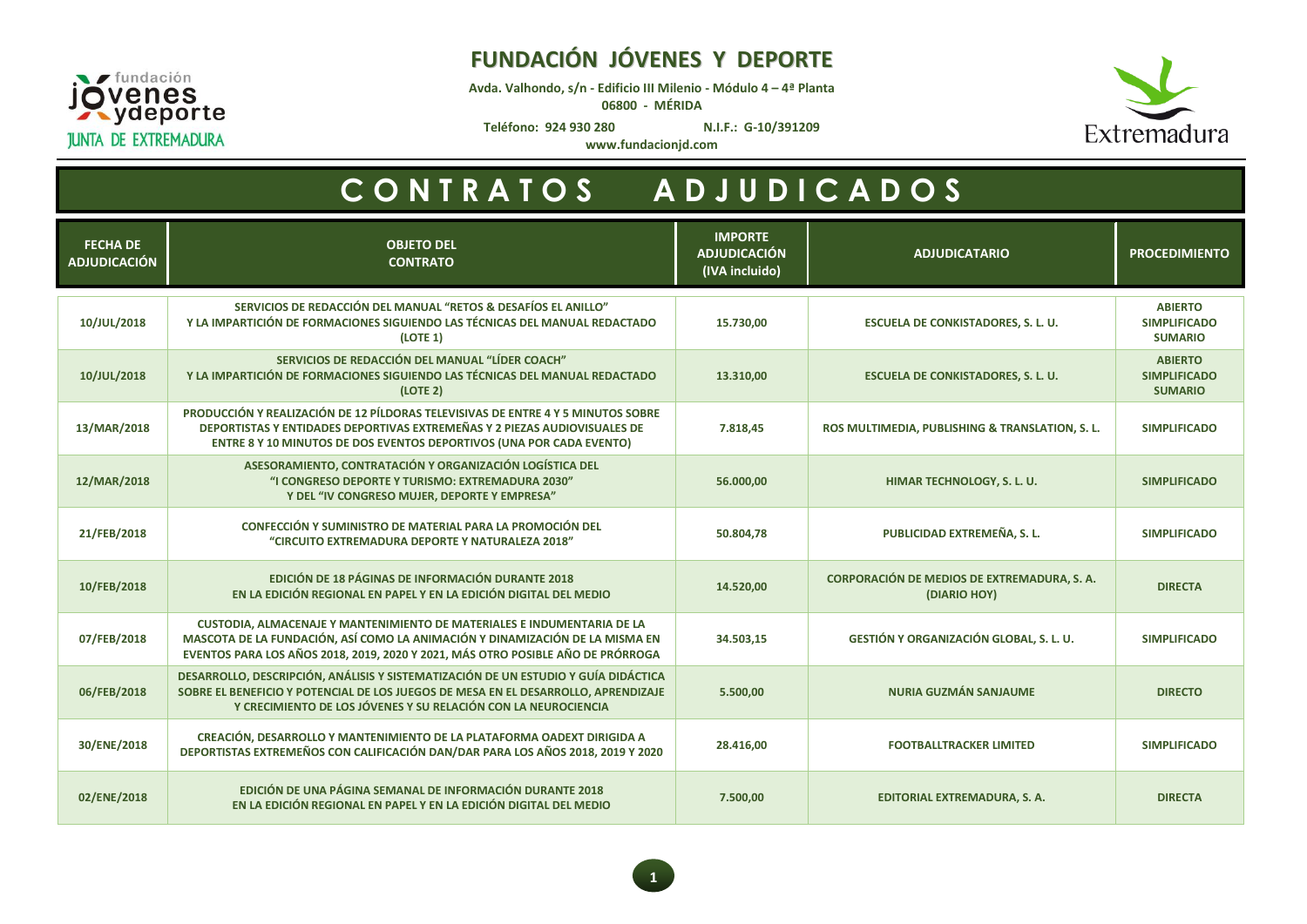

## **FUNDACIÓN JÓVENES Y DEPORTE**

**Avda. Valhondo, s/n - Edificio III Milenio - Módulo 4 – 4ª Planta**

**06800 - MÉRIDA**



**Teléfono: 924 930 280 N.I.F.: G-10/391209**

**www.fundacionjd.com**

| <b>FECHA DE</b><br><b>ADJUDICACIÓN</b> | <b>OBJETO DEL</b><br><b>CONTRATO</b>                                                                                                                                                                                                | <b>IMPORTE</b><br><b>ADJUDICACIÓN</b><br>(IVA incluido) | <b>ADJUDICATARIO</b>                   | <b>PROCEDIMIENTO</b> |
|----------------------------------------|-------------------------------------------------------------------------------------------------------------------------------------------------------------------------------------------------------------------------------------|---------------------------------------------------------|----------------------------------------|----------------------|
| 02/ENE/2018                            | SERVICIOS DE IMPLANTACIÓN DE LOS PROCEDIMIENTOS DE PROTECCIÓN DE DATOS ACORDES<br>A LAS SEÑALADAS LEYES Y REGLAMENTOS Y SU POSTERIOR TRATAMIENTO ADECUADO EN LOS<br>AÑOS 2018, 2019, 2020 Y 2021, MÁS DOS POSIBLES AÑOS DE PRÓRROGA | 3.593,70                                                | SISTEMAS DE CALIDAD EMPRESARIAL, S. L. | <b>SIMPLIFICADO</b>  |
| 02/ENE/2018                            | DESARROLLO Y DESCRIPCIÓN DEL MARCO CONCEPTUAL DE UNA GUÍA PEDAGÓGICA Y<br>DIDÁCTICA ACERCA DE LOS JUEGOS DE MESA "JUEGA Y CRECE II" EN RELACIÓN AL ÁMBITO DE<br>LA NEUROCIENCIA Y EL MARCO EUROPEO DEL EMPRENDIMIENTO "EMPRECOMP"   | 5.500,00                                                | <b>NURIA GUZMÁN SANJAUME</b>           | <b>DIRECTO</b>       |
| 03/NOV/2017                            | CONFECCIÓN, PERSONALIZACIÓN Y SUMINISTRO DEL MATERIAL DEPORTIVO Y DE AVENTURA<br>PARA EL PROYECTO PILOTO DE "FORMACIÓN EXPERIENCIAL PARA EL ALTO RENDIMIENTO<br>DIRECTIVO EN EL MEDIO NATURAL DE EXTREMADURA EL ANILLO-CIFE"        | 5.150,10                                                | PUBLINDAL, S. L.                       | <b>SIMPLIFICADO</b>  |
| 06/SEP/2017                            | ASESORAMIENTO, CONTRATACIÓN Y ORGANIZACIÓN LOGÍSTICA DEL PROYECTO PILOTO DE<br>"FORMACIÓN EXPERIENCIAL PARA EL ALTO RENDIMIENTO DIRECTIVO EN EL MEDIO NATURAL<br>DE LA COMUNIDAD AUTÓNOMA DE EXTREMADURA"                           | 32.549,00                                               | <b>FORMANORTEX, S. L.</b>              | <b>SIMPLIFICADO</b>  |
| 14/JUL/2017                            | ASESORAMIENTO, PLANIFICACIÓN ESTRATÉGICA, DESARROLLO, SEGUIMIENTO Y<br>ORGANIZACIÓN DEL "III CONGRESO MUJER, DEPORTE Y EMPRESA" Y DE LAS "JORNADAS<br>FORMATIVAS PARA DEPORTISTAS EXTREMEÑOS DE ALTO NIVEL Y ALTO RENDIMIENTO"      | 29.250,00                                               | HIMAR TECHNOLOGY, S. L. U              | <b>SIMPLIFICADO</b>  |
| 16/JUN/2017                            | CONFECCIÓN Y SUMINISTRO DE MATERIAL DEPORTIVO<br><b>PARA EL "CIRCUITO MUSIC RUN" 2017</b>                                                                                                                                           | 9.880,86                                                | PUBLINDAL, S. L.                       | <b>SIMPLIFICADO</b>  |
| 05/JUN/2017                            | IMAGEN Y DISEÑO DE SOPORTES DE COMUNICACIÓN Y MERCHANDISING                                                                                                                                                                         | 9.081,05                                                | RC & MEDIA COMUNICACIÓN, S. L.         | <b>SIMPLIFICADO</b>  |
| 25/ABR/2017                            | REDACCIÓN Y DESARROLLO DE LOS MANUALES DE PROCEDIMIENTOS                                                                                                                                                                            | 36.300,00                                               | FIRST CAPITAL INVESMENT, S. L.         | <b>SIMPLIFICADO</b>  |
| 24/MAR/2017                            | ALMACENAJE, MANTENIMIENTO, INSTALACIÓN, GESTIÓN DE NECESIDADES<br>Y CONTROL DE OCHO MÓDULOS DE PANTALLAS LEDS                                                                                                                       | 25.410,00                                               | EXTREMEÑA DE SONORIZACIÓN, S. L.       | <b>SIMPLIFICADO</b>  |
| 06/MAR/2017                            | PRODUCCIÓN Y REALIZACIÓN DE 9 PÍLDORAS TELEVISIVAS DE ENTRE 4 Y 5 MINUTOS<br>Y DE TRES PIEZAS AUDIOVISUALES DE ENTRE 8 Y 10 MINUTOS                                                                                                 | 7.260,00                                                | ROS MULTIMEDIA, S. L.                  | <b>SIMPLIFICADO</b>  |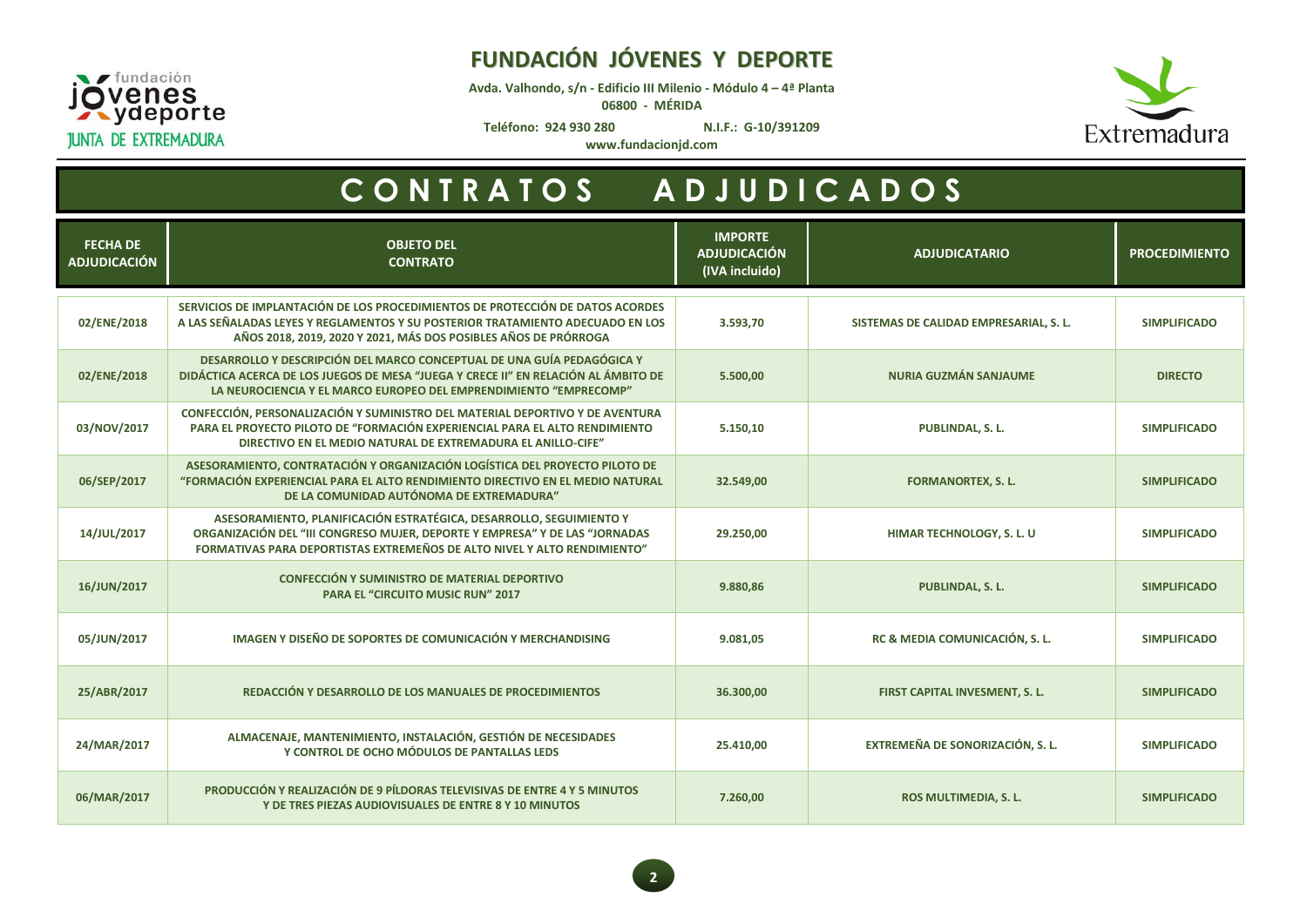

## **FUNDACIÓN JÓVENES Y DEPORTE**

**Avda. Valhondo, s/n - Edificio III Milenio - Módulo 4 – 4ª Planta**

**06800 - MÉRIDA**



**Teléfono: 924 930 280 N.I.F.: G-10/391209**

**www.fundacionjd.com**

| <b>FECHA DE</b><br><b>ADJUDICACIÓN</b> | <b>OBJETO DEL</b><br><b>CONTRATO</b>                                                                                                                                                | <b>IMPORTE</b><br><b>ADJUDICACIÓN</b><br>(IVA incluido) | <b>ADJUDICATARIO</b>                           | <b>PROCEDIMIENTO</b> |
|----------------------------------------|-------------------------------------------------------------------------------------------------------------------------------------------------------------------------------------|---------------------------------------------------------|------------------------------------------------|----------------------|
| 27/FEB/2017                            | CONFECCIÓN Y SUMINISTRO DE MATERIAL PARA LA PROMOCIÓN<br>DEL "CIRCUITO EXTREMADURA DEPORTE Y NATURALEZA 2017"<br>Y DEL PROGRAMA "MUJER Y DEPORTE 2017"                              | 44.329,23                                               | PUBLICIDAD EXTREMEÑA, S. L.                    | <b>SIMPLIFICADO</b>  |
| 02/ENE/2017                            | SERVICIOS DE MANTENIMIENTO INFORMÁTICO                                                                                                                                              | 6.969.60                                                | SOFT & HARD WARE SISTEMAS INFORMÁTICOS         | <b>SIMPLIFICADO</b>  |
| 02/ENE/2017                            | <b>AUDITORIA DE CUENTAS ANUALES</b>                                                                                                                                                 | 19.360,00                                               | <b>GLOBAL EMPRENTIA AUDITORES, S. L. P.</b>    | <b>SIMPLIFICADO</b>  |
| 02/ENE/2017                            | SERVICIO DE CONSULTARÍA TRIBUTARIO-FISCALES,<br>ECONÓMICO-FINANCIEROS, LABORALES Y CONTABLES                                                                                        | 31.944,00                                               | <b>FRANCISCO MANUEL VINAGRE RODRÍGUEZ</b>      | <b>SIMPLIFICADO</b>  |
| 01/ENE/2017                            | <b>ASISTENCIA JURÍDICA</b>                                                                                                                                                          | 6.201,00                                                | <b>JUAN ANTONIO LANDABEREA UNZUETA</b>         | <b>DIRECTO</b>       |
| 25/OCT/2016                            | SERVICIOS DE DISEÑO, DESARROLLO, EJECUCIÓN Y EVALUACIÓN<br><b>DEL PROGRAMA "DEPORTE Y VALORES"</b>                                                                                  | 9.000,00                                                | ASOCIACIÓN "SONRISAS DE COLORES"               | <b>SIMPLIFICADO</b>  |
| 01/OCT/2016                            | DISEÑO, IMPLANTACIÓN Y MANTENIMIENTO DEL NUEVO PORTAL WEB,<br>HOSTING PROFESIONAL, GESTIÓN DE DOMINIOS Y ADMINISTRADOR<br>Y GESTOR DE CONTENIDOS DEL PORTAL                         | 14.754,74                                               | SOLUCIONES GLOBALES DE COMUNICACIÓN AVP, S. L. | <b>SIMPLIFICADO</b>  |
| 09/JUN/2016                            | ARRENDAMIENTO FINANCIERO COPIADORA/FOTOCOPIADORA RICOH MP C3003SP                                                                                                                   | 3.602,40                                                | <b>BNP PARIBAS LESING GROUP, S. A.</b>         | <b>DIRECTO</b>       |
| 08/JUN/2016                            | <b>CONTRATO DE CONSERVACIÓN Y MANTENIMIENTO</b><br>COPIADORA/FOTOCOPIADORA RICOH MP C3003SP                                                                                         | <b>COPIA B/N:</b><br>0,0085<br>COPIA COLOR: 0,048       | MECANIZACIÓN TENA, S. L.                       | <b>SIMPLIFICADO</b>  |
| 23/MAR/2016                            | CONFECCIÓN Y SUMINISTRO DE MATERIAL PARA LA PROMOCIÓN DE LOS EVENTOS INCLUIDOS<br>EN EL "CIRCUITO EXTREMADURA DEPORTE Y NATURALEZA 2016"<br>Y EN EL PROGRAMA "MUJER Y DEPORTE 2016" | 36.948,44                                               | ABDÓN DELGADO CASTAÑEDA                        | <b>SIMPLIFICADO</b>  |